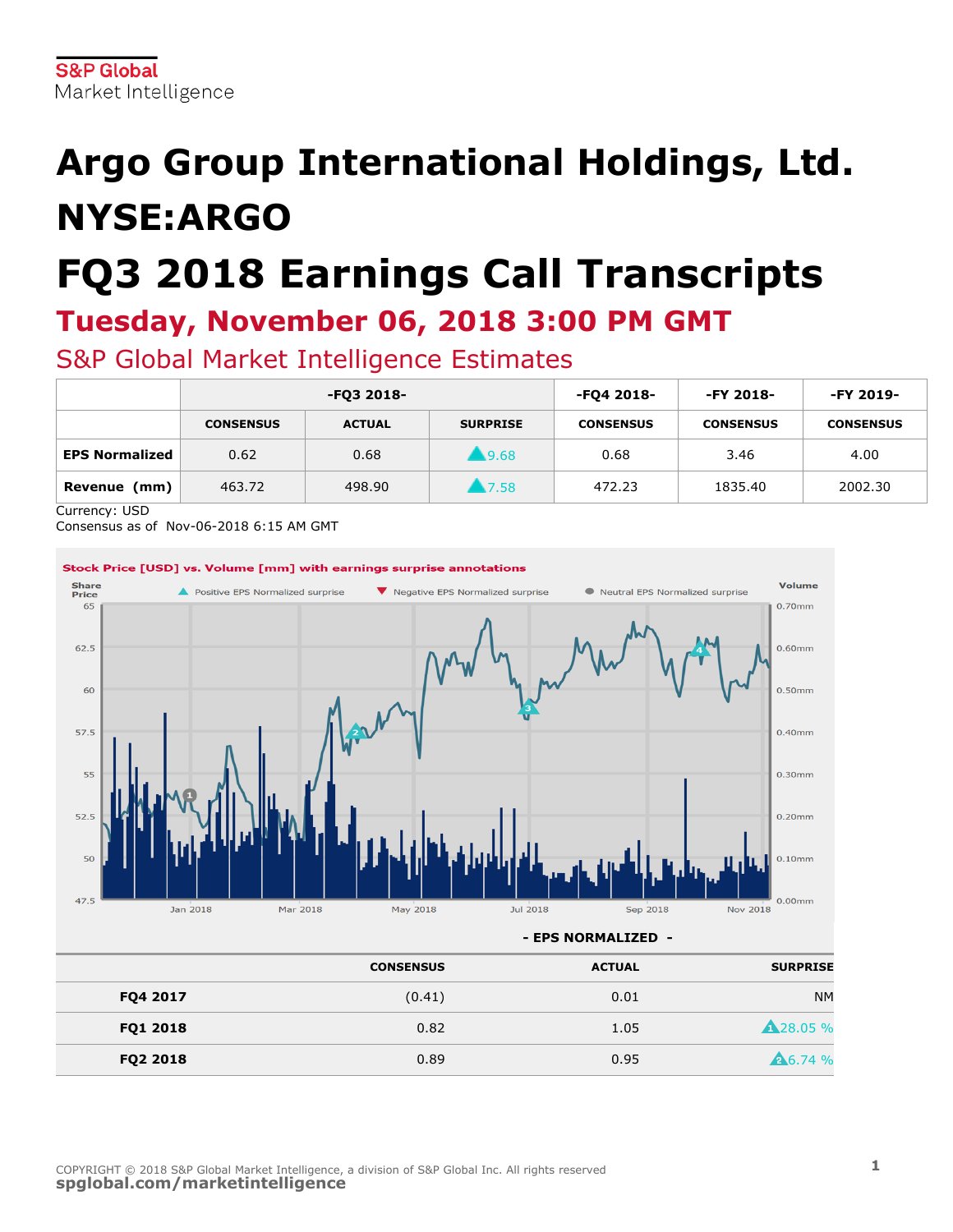### **Table of Contents**

| <b>Call Participants</b>   |  |
|----------------------------|--|
| <b>Presentation</b>        |  |
| <b>Question and Answer</b> |  |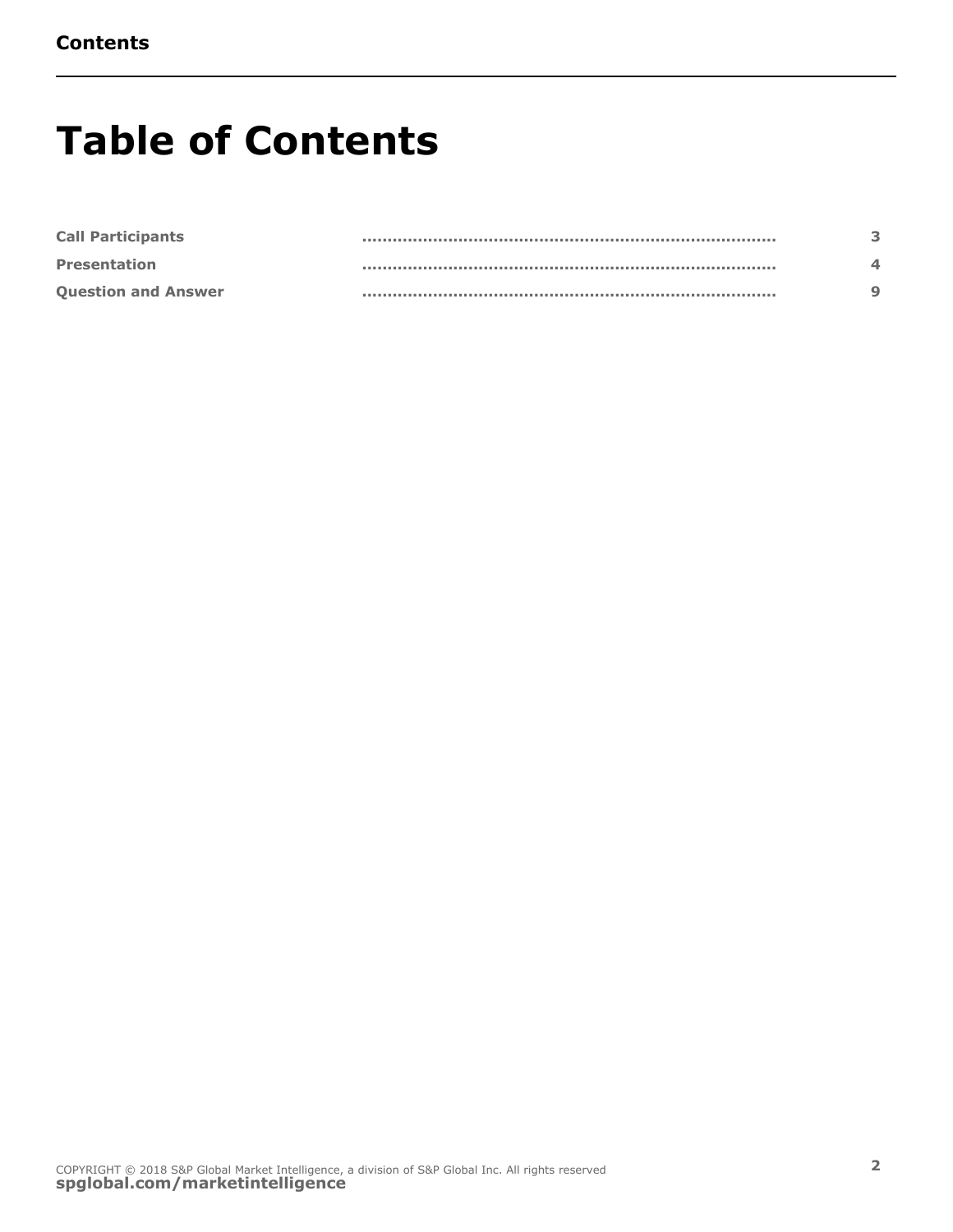## <span id="page-2-0"></span>**Call Participants**

**EXECUTIVES**

#### **Jay Stanley Bullock**

*Executive VP & CFO*

### **Mark Edmund Watson**

*President & CEO*

### **Susan P. Spivak Bernstein**

*Senior Vice President, Investor Relations*

**ANALYSTS**

#### **Christopher Campbell**

*Keefe, Bruyette, & Woods, Inc., Research Division*

#### **Jeffrey Paul Schmitt**

*William Blair & Company L.L.C., Research Division*

#### **Marcos Costa Holanda**

*Raymond James & Associates, Inc., Research Division*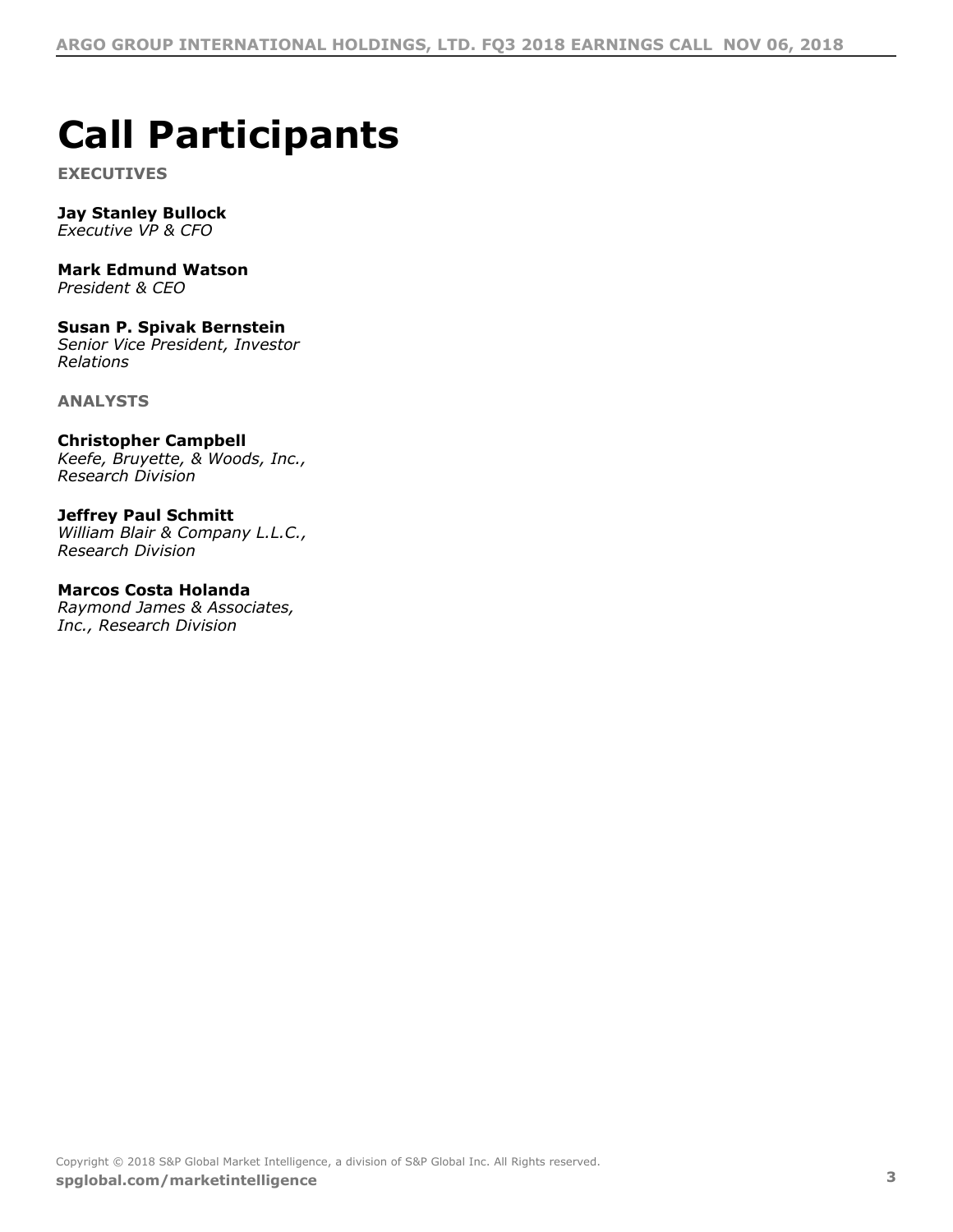## <span id="page-3-0"></span>**Presentation**

#### **Operator**

Hello, and welcome to the Argo Group 2018 Third Quarter Earnings Conference Call. [Operator Instructions] Please note, this event is being recorded.

I now would like to turn the conference over to Susan Spivak Bernstein. Please go head, ma'am.

#### **Susan P. Spivak Bernstein**

*Senior Vice President, Investor Relations*

Thank you, and let me add my good morning, and welcome to Argo Group's call for the third quarter of 2018. Last night, we issued a press release on earnings, which is available on the Investors section of our website at www.argolimited.com. Presenting on the call today is Mark Watson, Chief Executive Officer; and Jay Bullock, Chief Financial Officer.

As the operator mentioned, this call is being recorded. As a result of this conference call, Argo Group management may make comments that reflect their intentions, beliefs and expectations for the future. Such forward-looking statements are qualified by the inherent risks and uncertainties surrounding future expectations generally and may materially differ from actual future results involving any one or more of such statements.

Argo Group undertakes no obligation to publicly update forward-looking statements as a result of events or developments subsequent to this conference call. For a more detailed discussion of such risks and uncertainties, please see Argo Group's filings with the SEC.

With that, I'll turn the call over to Mark Watson, Chief Executive Officer of Argo Group. Mark?

#### **Mark Edmund Watson**

*President & CEO*

Good morning, and I'd also like to welcome you to today's call on our third quarter 2018 earnings. As I reported last night, our third quarter 2018 adjusted operating income was \$0.68 per diluted share versus a loss of \$1.66 per share in the 2017 third quarter. And an adjusted operating earnings for the first 9 months of 2018 of \$2.68 per diluted share compares to \$0.15 per diluted share in the first 9 months of 2017.

We've all heard that expression, what a difference a year makes. And well, here so far this year we had one. Let me explain. For our industry, the third quarter is usually full of CAT activity from somewhere in the world, and Argo is no different. What is different is how we manage our volatility this year.

A year ago, we discussed the financial output of multiple reinsurance and retro retentions and how things would look differently in 2018 versus 2017. And fortunately, as we suspected last year, there's an obvious difference, and that is reduced volatility in an active catastrophe loss quarter with the important commonality of continued strong underlying performance, as evidenced by the core non-cap loss ratios.

Following the integration of Ariel Re, moving into the 2018 underwriting year, we're now using more capacity from the capital markets as well as restructuring our reinsurance program to reduce earnings volatility. And while it isn't necessarily something that you want to test, results in the third quarter of 2018 demonstrated that the changes we made are doing just what we set up to do; protect our income statement and balance sheet from losses in a period of similar frequency to the third quarter of 2017 where industry results were impacted by several natural catastrophe loss events on a global basis.

Looking further into our results for 2018, you can see the benefits of the strategic growth in digital initiatives. In both the third quarter and first 9 months of 2018, the company grew overall premiums, but more importantly improved margins on both a calendar year and accident year basis, improved our expense ratio and generated an underwriting profit, despite high catastrophe loss activity in the quarter.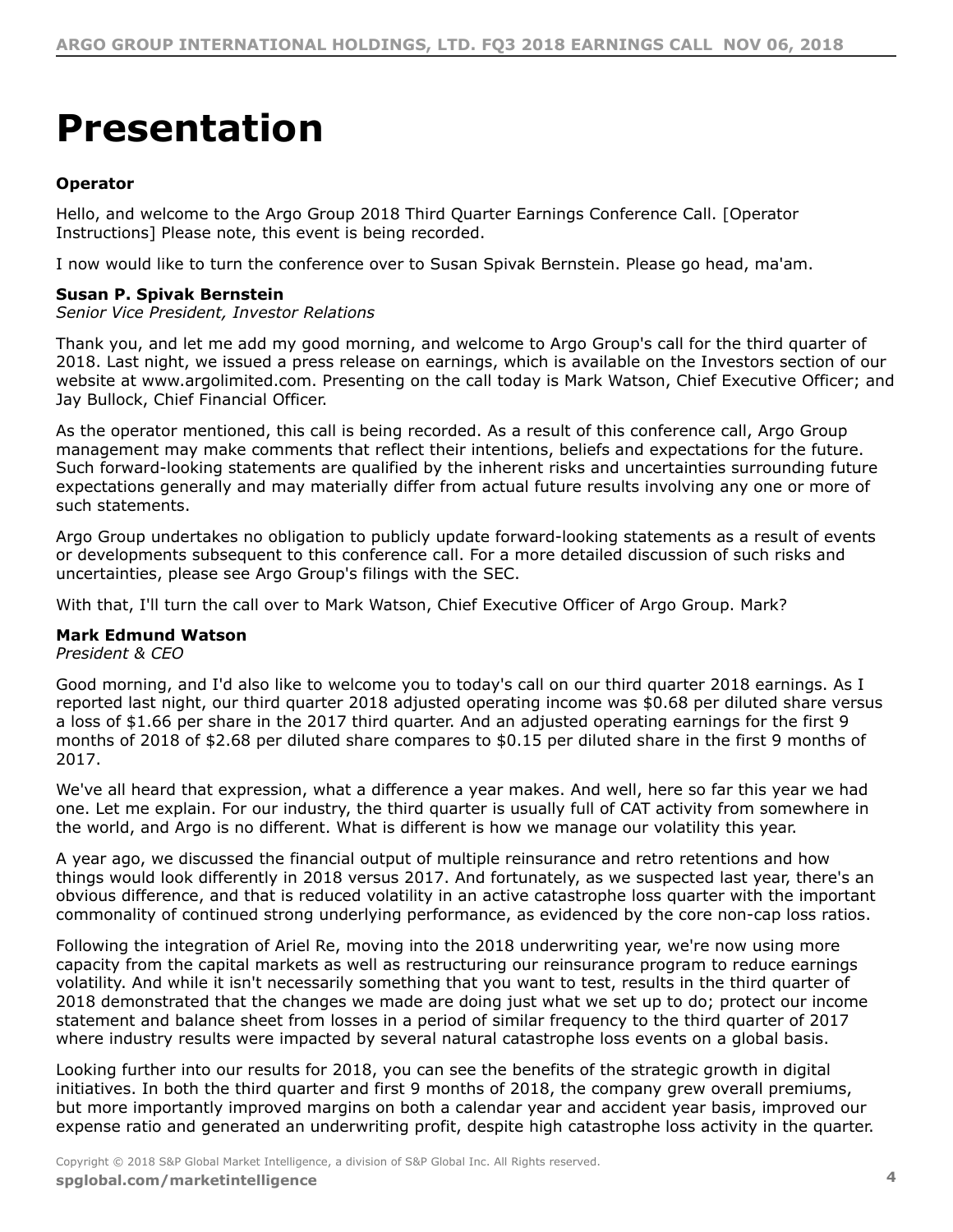In terms of overall pricing adequacy for the group, year-to-date rates are finally moving up again. Not as much as they should in some places, the London market in particular, but moving up nonetheless. In the U.S., our operations continued to generate very strong underwriting results with double-digit growth in gross written premium and the top-quartile loss ratios. Gross written premiums rose 12.5% in the third quarter and 11.9% for the first 9 months of 2018.

More importantly, all of our strategic business lines, property, liability, professional and specialty, grew in both the third quarter and 9-month period. The use of digital tools and process optimization have enabled us to increase efficiency. Simply put, we're now in a place in the U.S. where we're finally getting to scale, and I plan to talk more about this when we report our fourth quarter results.

From a profitability standpoint, our combined ratio improved to 88.6% from 97.9%, and the ex-CAT accident year loss ratio was essentially flat in the 2017 quarter and moved up slightly to 58.4% from 57.5% in the 9-month comparisons. The change in this ratio is primarily due to a modest business mix shift. Pretax underwriting income was \$31.8 million in the third quarter, a significant increase from the \$5.6 million in 2017 for the U.S.

Prior-year loss development continues to be a positive contributor to the U.S. result for both the quarter and 9-month period. For the first 9 months of 2018, pretax underwriting income was \$74.2 million compared to \$55.7 million in 2017. I think it's been a really good 9 months for the U.S., and I want to congratulate Kevin Rehnberg and his team for how well things are going so far this year.

Now moving on to our International Operations, which are also seeing improvement in execution on our strategic initiatives. While we had a reported gross written premium decline of 5.5% in the third quarter of 2018 compared to 2017, it is important to note this decline was the direct result of actions we've discussed before. First, we increased the use of third-party capital on our Syndicate operations which had the effect of reducing our top-line by approximately \$53 million year-over-year. This was also part of the post Ariel Re restructure integration I mentioned a moment ago, an important part of the reduced earnings volatility.

In addition, the reduced premium reflects underwriting actions we began a year ago on select business lines at Syndicate 1200, most notably in property classes, as well as the nonrenewal of certain casualty accounts in our Bermuda operations. While I could have more to say at the end of the fourth quarter, it's important to note that many of the issues the industry is facing in London, we started responding to over a year ago, not just in the third quarter of this year.

International results in both 2017 and 2018 reflect the elevated level of catastrophic activity. While we reported a pretax underwriting loss of \$7.7 million in our international business, that resulted to much improvement compared to the loss of \$82.7 million in the 2017 third quarter.

From a profitability standpoint, the ex-CAT accident year loss ratio improved to 54.3% compared to 60.9% in the 2017 third quarter and to 55.7% from 57.2% in the 9-month comparison. For the 9-month period, we generated an underwriting profit of \$14.5 million in our international business compared to a loss of \$78.1 million in the same period for 2017. For the first 9 months of 2018, pretax underwriting income was \$34.9 million compared to a loss of \$60.1 million in 2017.

Turning to investments. Performance in the quarter was positive with a total return of 1% and a 12% increase in net investment income compared to the prior year. Driving net investment income is our growth in our core bond income of 13% and growth in our risk portfolio's bond income of 45% year-overyear.

While treasury rates increased 20- basis points, as measured by the U.S. 10 year, corporate credit spreads tightened supporting some positive contribution by our bond portfolio. The Fed September rate hike occurred as expected and did not disrupt markets. For Argo, our core bond portfolio was up 0.4% in the quarter due to our short duration of 2.4 years, including cash. And our \$1 billion-plus risk portfolio was up 2.6% in the quarter, benefiting from stock gains and solid performance from alternatives, which are primarily hedge funds and PE structured funds.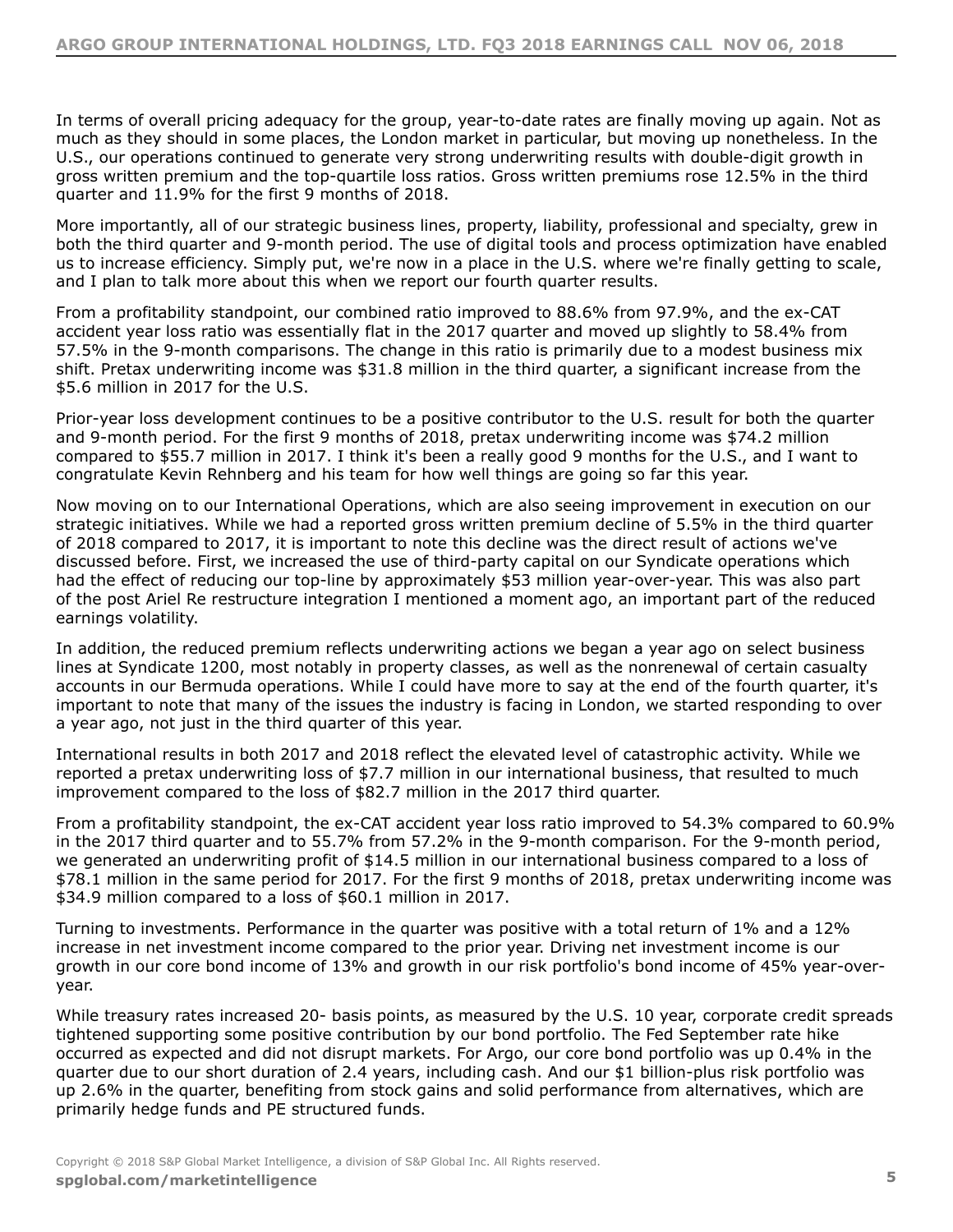Much like prior quarters, we continue to trend the risk portfolio as it grows. In the third quarter, we reduced the risk portfolio by nearly \$70 million through the sale of stocks, high-yield bonds and fund redemptions. Offsetting this reduction was growth or asset appreciation of \$33 million.

Furthermore, as new money was generated from Argo's underwriting operations during the quarter, it was invested in the core bond portfolio, where nearly 90% of all bonds added were weighted -- were rated AAA, which is a phenomenon we haven't seen in a couple of years and a positive outcome. In this continued environment of limited absolute returns, we believe our total return investment strategy is the best way to create shareholder value and has been and will continue to be a meaningful contributor to the growth in book value per share over time.

As you all have noticed, October was a fairly volatile month in the capital markets. Considering this and, of course, subject to the balance of the year, contribution to investment income from what we identify as alternatives could be a pretty flat number for the fourth quarter.

Turning back to our underwriting operations. Over the last year at many of the conferences I've participated in as a speaker or panelist, the focus has been on the impact of technology, artificial intelligence, in particular, and digitalization of our business. As I've said before, this is a trend that we saw coming and identified nearly 2 decades ago.

What surprised us is how long it's taken the industry to embrace the inevitable change. Now that it has, many companies are scrambling to keep up, and those that don't naturally adapt to change quickly, I think, may be left behind the curve. The commitment we made to develop our digital platform, provides us with the opportunity to anticipate the changes in the business model, not simply respond to changes as they happen, as others might.

At Argo, we continue to drive the contributions of our digital transformation with the combination of traditional IT modernization, refinement of our digital strategy, use of an investment in new technologies from our insured tech partners and the efforts of our own international solutions group, Argo Digital.

Our technology strategy focuses on improving the customer experience by simplifying the underwriting process to make Argo the preferred specialty carrier with whom brokers and insureds look to transact business in each of our defined niches.

About a year ago, we launched an online quick-quote system for one of our businesses. We've seen submission flow increase significantly quarter-over-quarter, including a number of new business quotes from several brokers that had never previously transacted with Argo. This system, developed internally by our own digital group, not only improves the speed and accuracy for the brokers but helps us with the risk selection as well.

In previous quarters, I've also mentioned a new application tool for our smaller management liability business. We are getting very positive feedback for all the self-service, rate quote bind and issue platform for private company D&O. Before the platform was launched, it was not uncommon to experience submission to quote times of 4 days. That same process is now down to 3 hours. The growth rate of the program this year is impressive, and I look forward to updating you with further detail in future quarters.

Following these positive experiences, we're in the process of bringing other specialty products on to the same quoting platform to deepen and strengthen our relationships with brokers and insureds by simplifying the underwriting process and the ease of doing business through our proprietary digital tools. In addition to leveraging the benefit of our digital tools externally, the investment in digitalization has brought a number of tools to our internal IT operation that are geared towards improving operating efficiencies.

We continue improving the speed and efficiency of our submission clearance, allowing our underwriters the ability to handle a higher volume of submissions, as we automate rogue tasks. By digitizing the underwriting guidelines for over 1,200 classes of business, we've been able to provide automated clearance for a portion of our small account portfolio, and we continue to add functionality to this platform as well. And eventually this platform will be applied to all of our high volume transactions or at least that's our goal.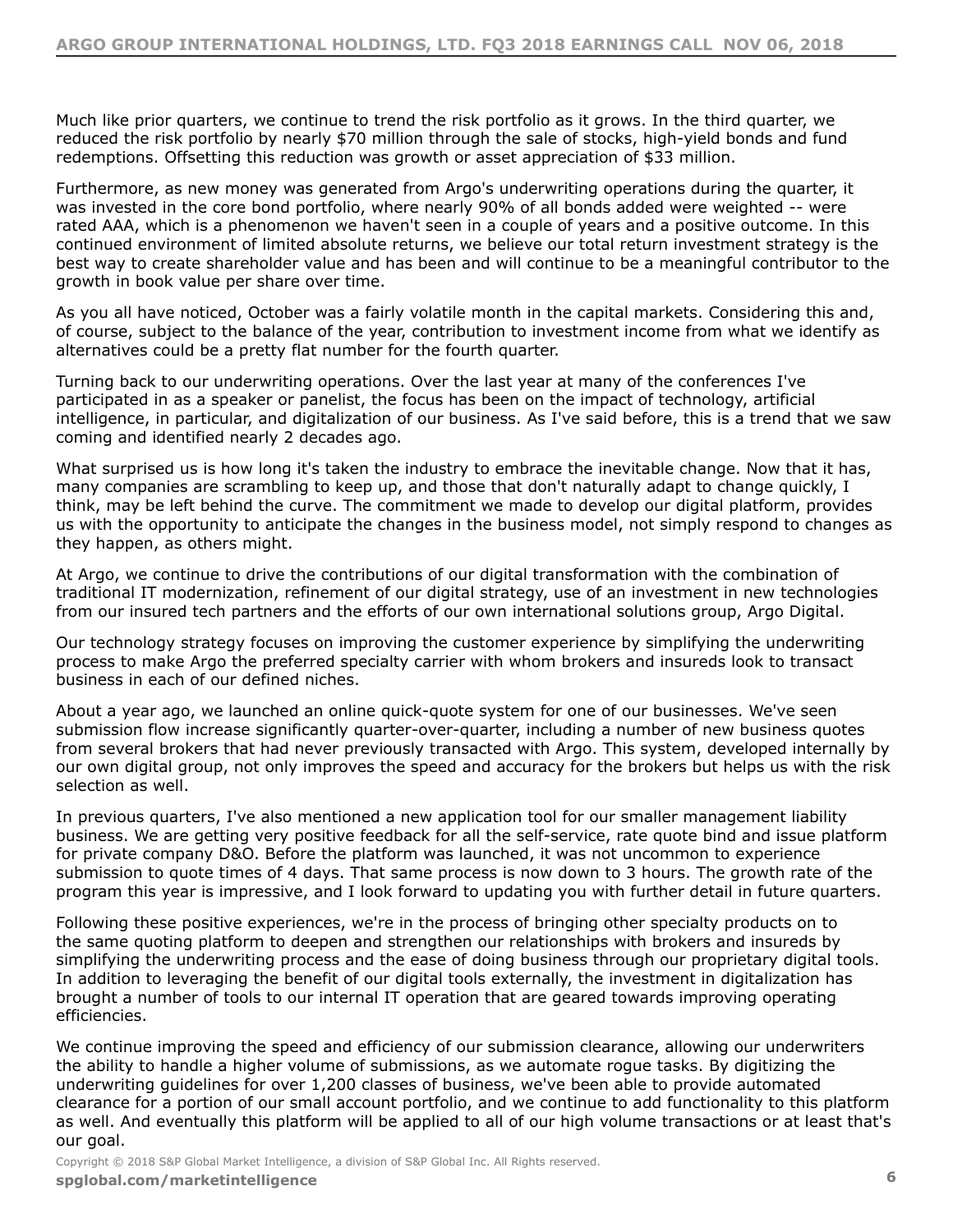Another digital tool is the first version of our next-generation predictive analytics underwriting dashboard. Developed by Argo Digital in collaboration with our actuarial group, this is the first iteration of a platform that utilizes our own underwriting data, blended with a large volume of third-party data and applies proprietary algorithms into optimizing underwriting outcomes.

It deploys artificial intelligence to provide continuous feedback, which should improve client experience and underwriting profitability. We see great future benefits from this initiative, and again, I look forward to updating you on the progress of this initiative in future quarters. I hope you can tell from the amount of time that I'm spending on these quarterly calls how important digitization of our company is and our business future as well.

As I said earlier, our industry is changing radically, and I really believe those who win in the future will be focused on using technology to reduce losses through risk management and meaningfully improving the customer experience. Just moving on to capital management for a minute. We're, in my opinion, financially stable and operationally nimble with the ability to go in and out of markets and also take our available capital and put it quickly into opportunities as they show up.

If we don't see immediate opportunities, we have demonstrated that we're a good steward of capital and will repatriate to shareholders. Our number 1 priority remains deploying our capital into the business where we see attractive returns. This can be achieved through organic growth or by acquisition. However, if we don't see opportunities to deploy the capital in the business, we will return capital to our shareholders through share repurchases. And in addition to the quarterly cash dividend, historically, our board has declared both stock and special cash dividends to our shareholders as well.

During the first 9 months of 2018, we repurchased \$30 million of our stock. And between stock buybacks and dividends paid, we've repatriated nearly \$640 million of capital since 2018 -- excuse me, 2010.

So in summary, while we prefer not to have had the level of CAT activity that we saw in the third quarter, it did show that we have the right reinsurance and retro programs in place protecting our income stream and balance sheet. Our underlying underwriting results continue to improve. We're growing in the areas where we planned. I believe, our expense ratio is headed in the right direction, and we expect the combination of the above to generate higher returns for our shareholders and look forward to updating you on our continued progress at the end of the next quarter.

And with that, I'll turn the call over to our CFO, Jay Bullock.

#### **Jay Stanley Bullock**

*Executive VP & CFO*

Thanks, Mark, and good morning, everyone. I'll focus my comments today on some key highlights and explanations to the financial results we reported last night, and then open it up to questions.

Commenting first on revenue, the U.S. Business continued to perform well through the third quarter. Growth in target markets reflects our investment in people, digitization and technology, as Mark discussed. 2 things worth mentioning, again in our international segment, the year-over-year third quarter gross revenue numbers, as expected, declined compared to the same period in 2017, primarily the result of an increased use of third-party capital.

This increase, coupled with the restructured and combined reinsurance program Mark discussed, is reflected in the quarter's result for several loss events. I'll provide some more detail on that in a moment. In addition, for comparison, we mentioned in our release that net earned premium for the international segment in the quarter included the benefit of approximately \$11 million from binders received in the quarter related to the 2017 year-of- account within Syndicate 1200. As binder premium is based on estimates at origination, this simply represents a greater amount reported than originally estimated. And when adjusting for this premium and the resulting acquisition cost and loss pick, ratios for the group remain effectively unchanged.

Turning to our margins. The overall loss ratio for the quarter was 62.1% compared to 83.8% in 2017. Improvement reflects lower CATs and a lower current year loss ratio. The accident year loss ratio,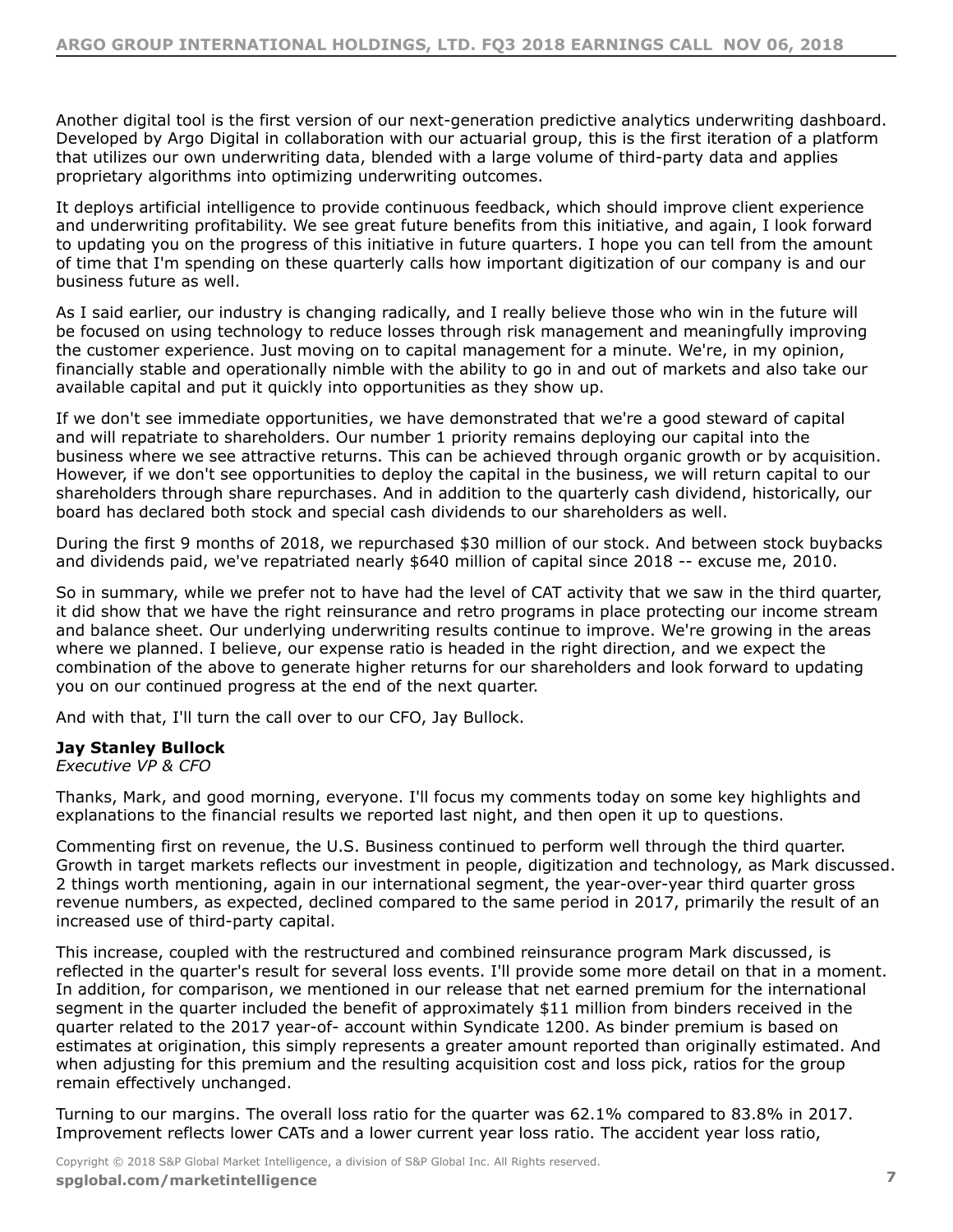excluding CATs and prior year development, improved to 56.5% in the third quarter from 58.9% in 2017, reflecting selected re-underwriting, primarily in our international businesses and as we discussed previously premium adjustments related to last year's CAT reinsurance programs.

For the 9-month period, the loss ratio was 59.4% in 2018, an improvement from 66.7% in 2017. Excluding CATs and prior year development, the loss ratio was 57.3% compared to 57.4% in the same period, so in effect, unchanged. As we preannounced, the provision for catastrophe losses in the quarter was \$24.6 million and included losses from Hurricane Florence, Typhoon Jebi and other smaller events. As well, this provision included approximately \$3.5 million related to the aggregate contracts in our reinsurance business that were impacted by catastrophe losses.

The inclusion of the losses on these contracts in catastrophe is reflected in the slightly lower than expected ex-CAT and prior year loss ratio for the quarter reported in the international segment. In the third quarter of 2018, development on prior year reserves was unfavorable by \$0.3 million compared to favorable development of \$1.3 million in the third quarter of 2017, bringing the 2018 year-to-date development to \$4.1 million favorable compared to unfavorable development at the same time last year of \$4.4 million.

Finishing up on margins, the expense ratio was 37.6% in the 2018 third quarter and 37.9% for the 9 months of 2018, fairly stable with 37.5% reported in the second quarter of 2018 and improved from 38.1% in the first 6 months of 2018. The expense ratio improvement reflects operating efficiencies, increased scale and the use of technology in our digital initiatives.

Comparisons to the reported prior year expense ratio are less meaningful as 2017 ratios were inflated, as the one-time catastrophe and risk management reinsurance purchases in 2017 reduced premiums earned and some one-time expenses. However, when these items are excluded from the 2017 3- and 9-month periods, the 2017 expense ratio would have been 39.5% and 39%, respectively. So again, we feel good about the improvement in our expense ratio.

Moving along to address some other items in the financials. The drop in fee income for the quarter reflects the gain on sale in 2017 of a portion of our business unit focused on managed premiums. The fee income in the current quarter reflects a more normal run-rate in this line item for the foreseeable quarters.

To income tax, the expense for the quarter was \$4.7 million and represents a 10.2% effective tax rate versus an assumed rate of 20%. The lower tax rate primarily reflects the benefits of amended returns in the U.S. for the 2014 and '15 tax years, which lowered the group effective tax rate in the quarter by approximately 5 points. And to a lesser extent by the earnings contribution percentage in the 2018 third quarter from our Bermuda operations.

Our year-to-date effective tax rate was 15.8%, and the benefit impact of the amended returns was approximately 2 points. So excluding this onetime benefit, the effective tax rate for the 9 months would be 17% to 18%. And as we've discussed in prior quarters, we continue to evaluate the impact of the U.S. tax changes in our tax planning strategies and will communicate changes to our assumed tax rate, if and when appropriate.

Next to the balance sheet. A modest increase in several balance sheet items reflects growth -- growth we've seen in our business in the last 9 months and to a lesser extent the effects of a small acquisition we made in Italy earlier this year. The biggest impact on the capital accounts through the 9 months has been the rising rate environment, which has led to a decline in unrealized gains of approximately \$84 million. Operator, that concludes our prepared remarks. We're now ready to take questions.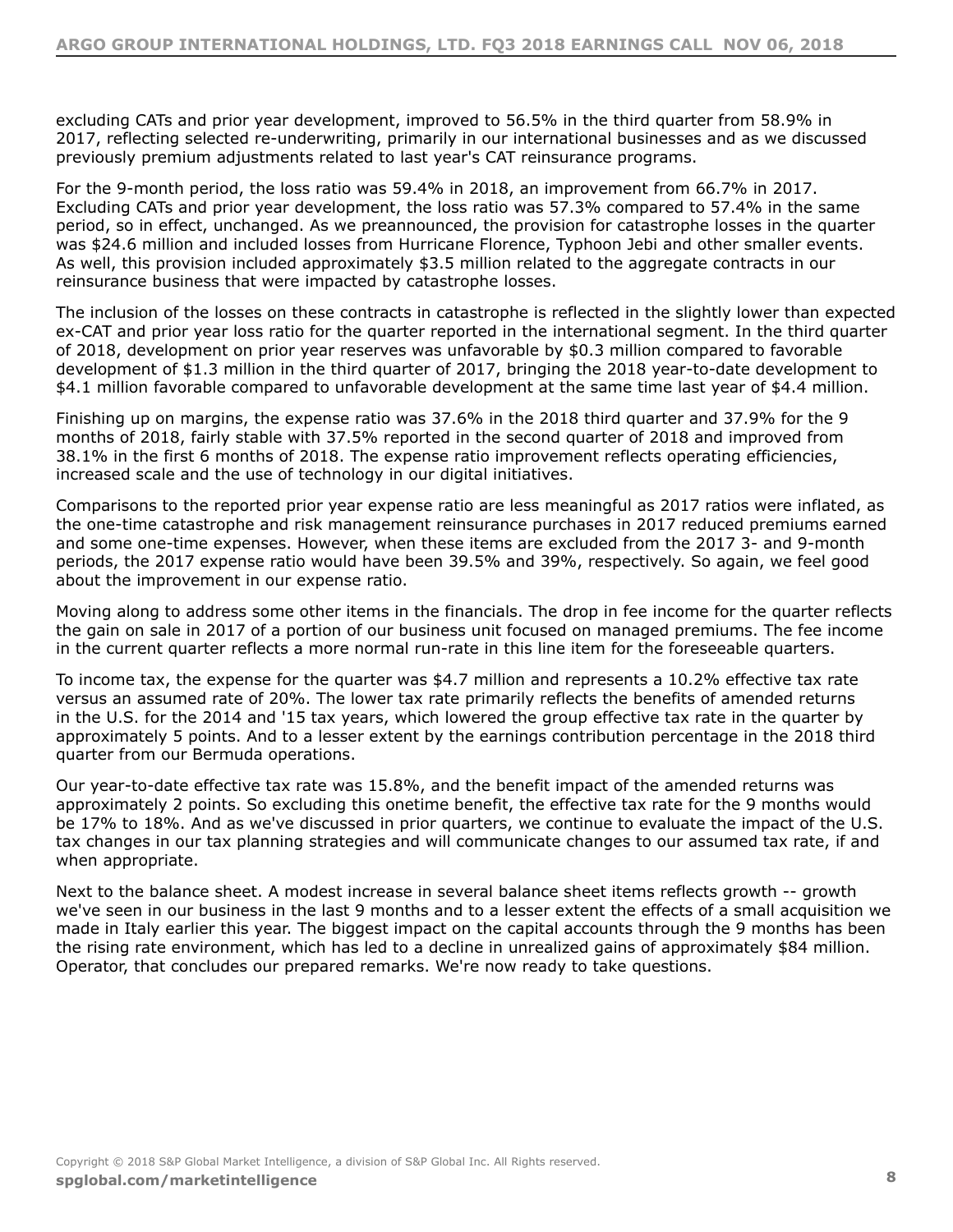## <span id="page-8-0"></span>**Question and Answer**

#### **Operator**

[Operator Instructions] And the first question comes from Marcos Holanda with Raymond James.

#### **Marcos Costa Holanda**

*Raymond James & Associates, Inc., Research Division*

My first question is around the expense ratio. There was a notable improvement there in the quarter. And Mark, I know you touched on some points in your prepared remarks on the tech investments. But I was hoping you could -- you guys could give us some more color there on what drove the reduction and perhaps take this opportunity to give us an example of where you guys are harvesting those efficiencies?

#### **Jay Stanley Bullock**

*Executive VP & CFO*

Yes, I think the simplest thing that drove the improvement is scale and relatively flat overall expense for the quarter and for the 9 months. So expenses have been pretty close to flat over that period, which -- scale I think is a reflection of some of the things that we've done in our digital initiatives, enabling us essentially to process more business with the same amount of people, because we're getting that business in front of people in a more efficient fashion, and we have tools that help those underwriters make decisions on that business more quickly.

#### **Mark Edmund Watson**

*President & CEO*

And a lot of those tools have been developed by Argo Digital.

#### **Marcos Costa Holanda**

*Raymond James & Associates, Inc., Research Division*

Got it. And my second question is around the reserves. You guys, I think, posted the unfavorable development in the quarter and reserves have been developed favorably for over the past several quarters. So is there anything there that you guys would add to?

#### **Mark Edmund Watson**

*President & CEO*

Well, I mean, it deteriorated in the aggregate by \$300,000 on a reserve base of \$3 billion. So I wouldn't read anything into that. For the most part, our reserves have been developing favorably for the last 13 years, and there's always a bit of lumpiness from 1 quarter to another.

#### **Marcos Costa Holanda**

*Raymond James & Associates, Inc., Research Division*

And just finally, do you guys have any visibility around Michael losses for the fourth quarter?

#### **Mark Edmund Watson**

*President & CEO*

Well, I know that a few people have put out estimates. But I think it's a little early for us to do so, given all the different places that we might see some losses coming in. But I think that if the third quarter is any guidance for the fourth quarter as compared to a year ago, and I think that should give everybody a fair amount of comfort on the net impact to us.

#### **Operator**

And the next question comes from Christopher Campbell with KBW.

#### **Christopher Campbell**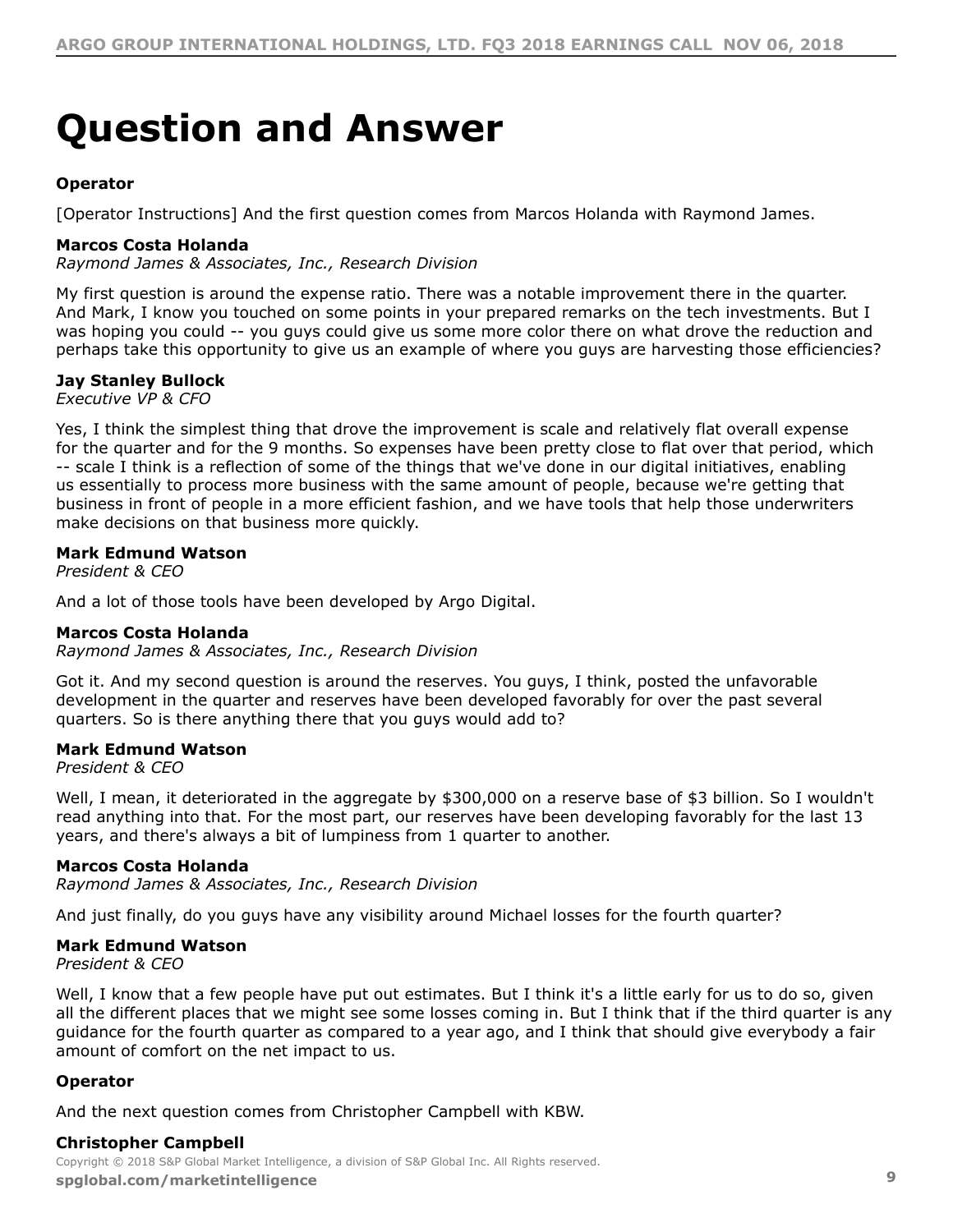#### *Keefe, Bruyette, & Woods, Inc., Research Division*

My first question is on the expense ratio. So if I'm looking at it, just how much of what we're seeing is regular IT expenses versus these digitization investments? And do these -- are these -- and how long are we anticipating that these digitization investments continue?

#### **Mark Edmund Watson**

*President & CEO*

So Chris, the majority of the money -- the majority of our expense every quarter is on general IT supporting our infrastructure, supporting the business application and lesser amount of our digital initiatives. And I would expect that both of them would go on, and they are a core part of the company. We'll always be spending money on IT to support our business. It's all based upon technology. And most of the innovation we have today is coming out of our digital team. So I would expect that to continue as well.

#### **Christopher Campbell**

*Keefe, Bruyette, & Woods, Inc., Research Division*

Got it. And just switching to the buyback. It was little bit lower than I expected. Is that just normal like third quarter not buying back a ton during CAT season or anything special there?

#### **Mark Edmund Watson**

*President & CEO*

Well, no. I mean, actually, on average, we bought back about \$40 million worth of stock each year. So I think we're kind of on track for the year. Having said that, we -- there have been years when we bought back less in the third quarter. Last year was a good example of that. But I think if you look back over the last 7 or 8 years, I think we've averaged about \$40 million a year. And by the way, just to go back to your expense ratio question. I think that we'll keep spending the same amount of money, but keep in mind, as we keep growing earned premium, that will become a smaller amount on a relational basis. Meaning we should see our expense ratio begin to decline.

#### **Christopher Campbell**

*Keefe, Bruyette, & Woods, Inc., Research Division*

Got it. And just following up, that's a good point, on the expense ratio, like where long-term are you targeting? Is it like 36%, 35%?

#### **Mark Edmund Watson**

*President & CEO*

Well, I think, that Jay and I have both been pretty consistent in saying what we care most about is underwriting margin or combined ratio. And we'd like to see that in the low 90s. That's going to come from a combination of both improved loss ratio and improved expense ratio. Given where our loss ratios are in the mid- to high 50s, in order for us to get to the low 90s, you would imagine a lot of that improvement has to come from improving the expense ratio. And so yes, I think our goal is to get it down from just under 38% to 37%, 36% and maybe down to 35%. But I think that that's something that I think we will spend more time talking about next year as some of the things that we're doing this year begin to impact the financial statements in a more positive way next year. Right now, my focus is just making sure that we're able to manage volatility the way that we talked about a year ago. And fortunately, I think the third quarter has gone well for us in that respect.

#### **Jay Stanley Bullock**

*Executive VP & CFO*

Yes. By the way, the expense ratio did improve.

#### **Christopher Campbell**

*Keefe, Bruyette, & Woods, Inc., Research Division*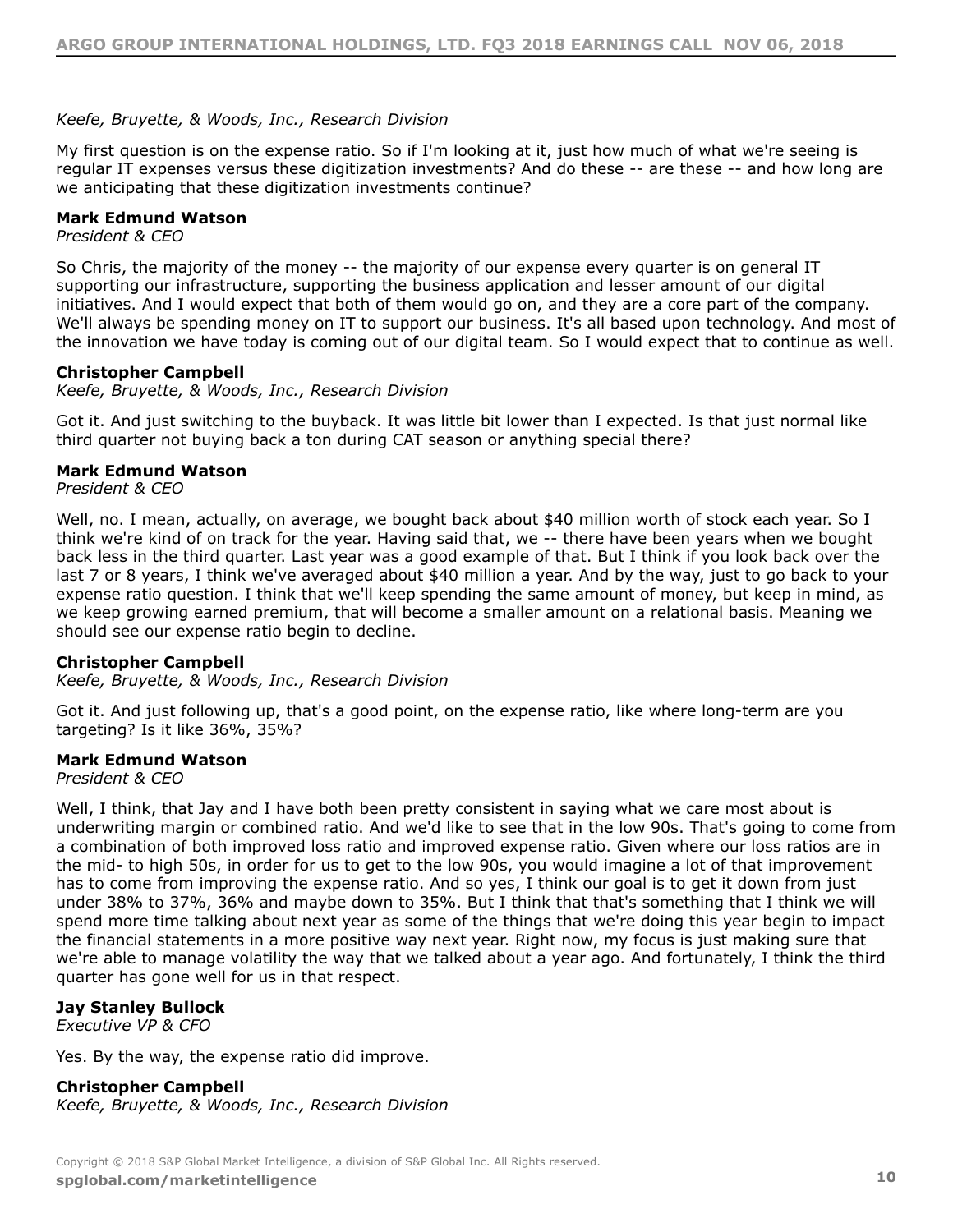Yes, yes, yes, definitely so. Yes, it's understood. Getting improved more, right, is the next question. Just one final one on Lloyd's. I'm just thinking about Syndicate 1200. You guys have been ramping down the participation in that annually. And Lloyd's is doing a lot of work to kind of weed out underperforming Syndicates, being tougher on the business plans. How is all of that work happening at Lloyd's impacting your view of participation, as you submitted this year's business plan for 2019?

#### **Mark Edmund Watson**

#### *President & CEO*

Yes. So a lot of what, I think, you and others have been reading about in the media are things that we began working on at one of our Syndicates 1200 a year ago. And so ours was our -- the things that we were -- the changes that we wanted to make in the Syndicate we had started a year ago and really got into at the beginning of this year. So we were getting near the end of the things that we wanted to do. How that impacts our participation for next year? My guess is that we'll take a larger share of 1200 in '19 than we did in '18.

#### **Operator**

And the next question comes from Jeff Schmitt with William Blair.

#### **Jeffrey Paul Schmitt**

*William Blair & Company L.L.C., Research Division*

Question on the online quick quote platform. How much premium volume do you have flowing through that now, and what lines did you say are on there now?

#### **Mark Edmund Watson**

*President & CEO*

So it's still -- I mean this is brand-new. So it's still measured in million of dollars, not hundreds of millions of dollars, and it's mainly all liability business.

#### **Jeffrey Paul Schmitt**

*William Blair & Company L.L.C., Research Division*

That's what I thought. And what lines can you put on there, obviously higher transition type of business?

#### **Mark Edmund Watson**

*President & CEO*

Well, as I think I said in my remarks earlier, I think we'll put -- I think I said high volume. What I probably should have said was I think we can put all of our small account business on that over time. Having said that, I think, it will be an iterative process. Remember, the first thing that we did was, oh gosh, over 5 years ago, when we launched our Protector platform for professionals in Brazil, which we now -- I mean, this is just an iterative of that in the U.S. So the goal is to have all small account business on either this platform or a platform similar to this over the next couple of years but it does take a while to kind of roll things on.

#### **Jeffrey Paul Schmitt**

*William Blair & Company L.L.C., Research Division*

And then the predictive analytics platform. I guess, you could -- -- I mean is the idea to put all lines of business on that over time or would there be any that that wouldn't apply to?

#### **Mark Edmund Watson**

*President & CEO*

Well again, I mean the goal would be to try and do everything. I think as a practical matter, it's more useful for small and medium accounts. There's a lot more nuance in the larger accounts, which I think also continue to be relationship driven. So we're going to start with the small account business, and we'll see where we go from there.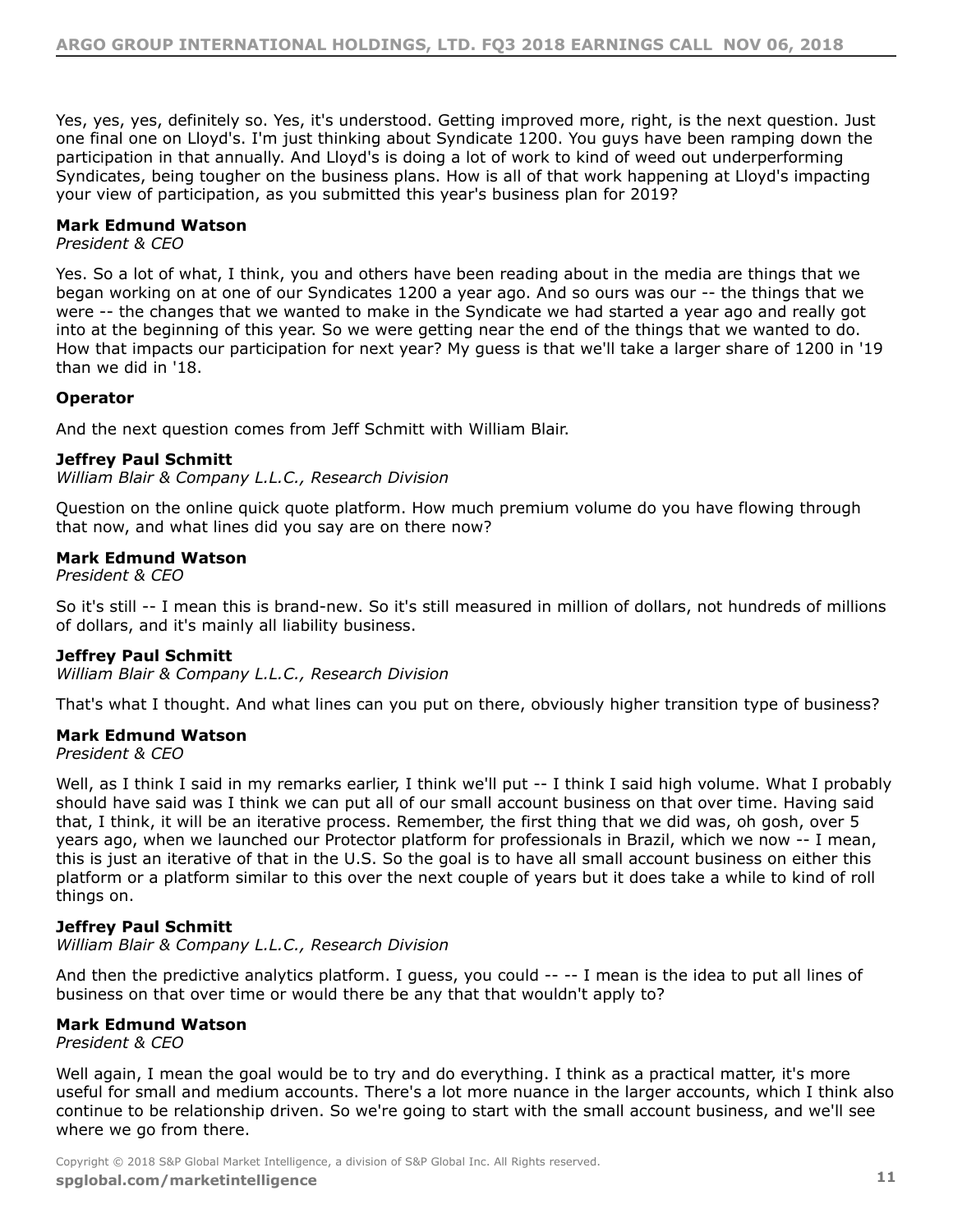#### **Jeffrey Paul Schmitt**

*William Blair & Company L.L.C., Research Division*

And how far is that along? Is that as early stage as the online quick quote?

#### **Mark Edmund Watson**

*President & CEO*

I think it's even earlier, so.

#### **Jeffrey Paul Schmitt**

*William Blair & Company L.L.C., Research Division*

Got it. Got it. So there's not even much anecdotal evidence of its benefits on?

#### **Mark Edmund Watson**

*President & CEO*

Well, no, there's not. You're right.

#### **Operator**

And this concludes the question-and-answer session. So I would like to turn the floor back over to Mark Watson for any closing comments.

#### **Mark Edmund Watson**

*President & CEO*

I'm allergic to something we're talking about. I'd like to thank everyone for being on the call. We've had a lot going on over the last year, and I think that we had a chance to show some of that on a year-over-year basis for the third quarter. And we look forward to talking to everyone at the end of the fourth quarter. And that concludes my remarks. Thank you.

#### **Operator**

Thank you. The conference has now concluded. Thank you for attending today's presentation. You may now disconnect your lines.